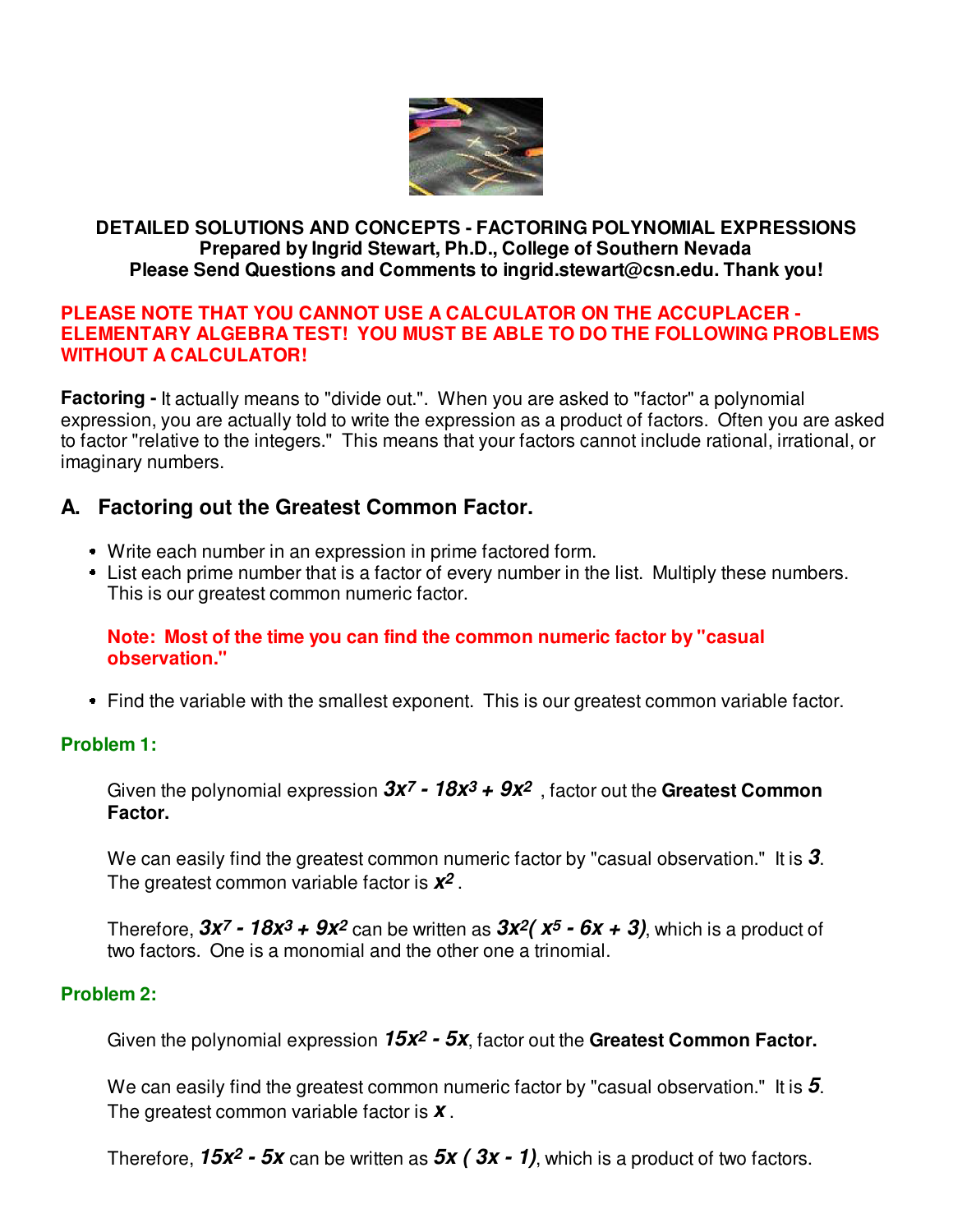### **Problem 3:**

Given the polynomial expression **8x2 + 4**, factor out the **Greatest Common Factor.**

We can easily find the greatest common numeric factor by "casual observation." It is **4**. There is no greatest common variable factor.

Therefore,  $8x^2 + 4$  can be written as  $4(2x^2 + 1)$ , which is a product of two factors.

### **Problem 4:**

Given the polynomial expression **6x3 - 8x2**, factor out the **Greatest Common Factor.**

We can easily find the greatest common numeric factor by "casual observation." It is **2**. The greatest common variable factor is **x2** .

Therefore,  $6x^3 - 8x^2$  can be written as  $2x^2$  ( $3x - 4$ ), which is a product of two factors.

### **Problem 5:**

Given the polynomial expression **kx2 - ktx + 3x - 3t**, where **k** and **t** are constants, factor out the **Greatest Common Factor** in the two middle terms.

The two middle terms **-ktx** and **3x** do not have a greatest common numeric factor. The greatest common variable factor is **x** .

Therefore,  $kx^2$  -  $ktx$  +  $3x$  -  $3t$  can be written as follows:

**kx2 - (kt - 3)x - 3t** or

 $kx^2 + (-kt + 3)x - 3t$  or

**kx2 + (3 - kt)x - 3t**

#### **Problem 6:**

Given the polynomial expression **2x(x - 3) - (x - 3)**, factor out the **Greatest Common Factor**.

This expression has two terms and both contain the factor **x - 3**. This is the Greatest Common Factor and we will factor it out as follows:

**2x(x - 3) - (x - 3) = (x - 3)( 2x - 1)**

Please note that "factoring" means to "divide out". When we divide  $x - 3$  out of the first term, we are left with a factor of **2x**; and when we divide **x - 3** out of the second term we are left with a factor of **-1**.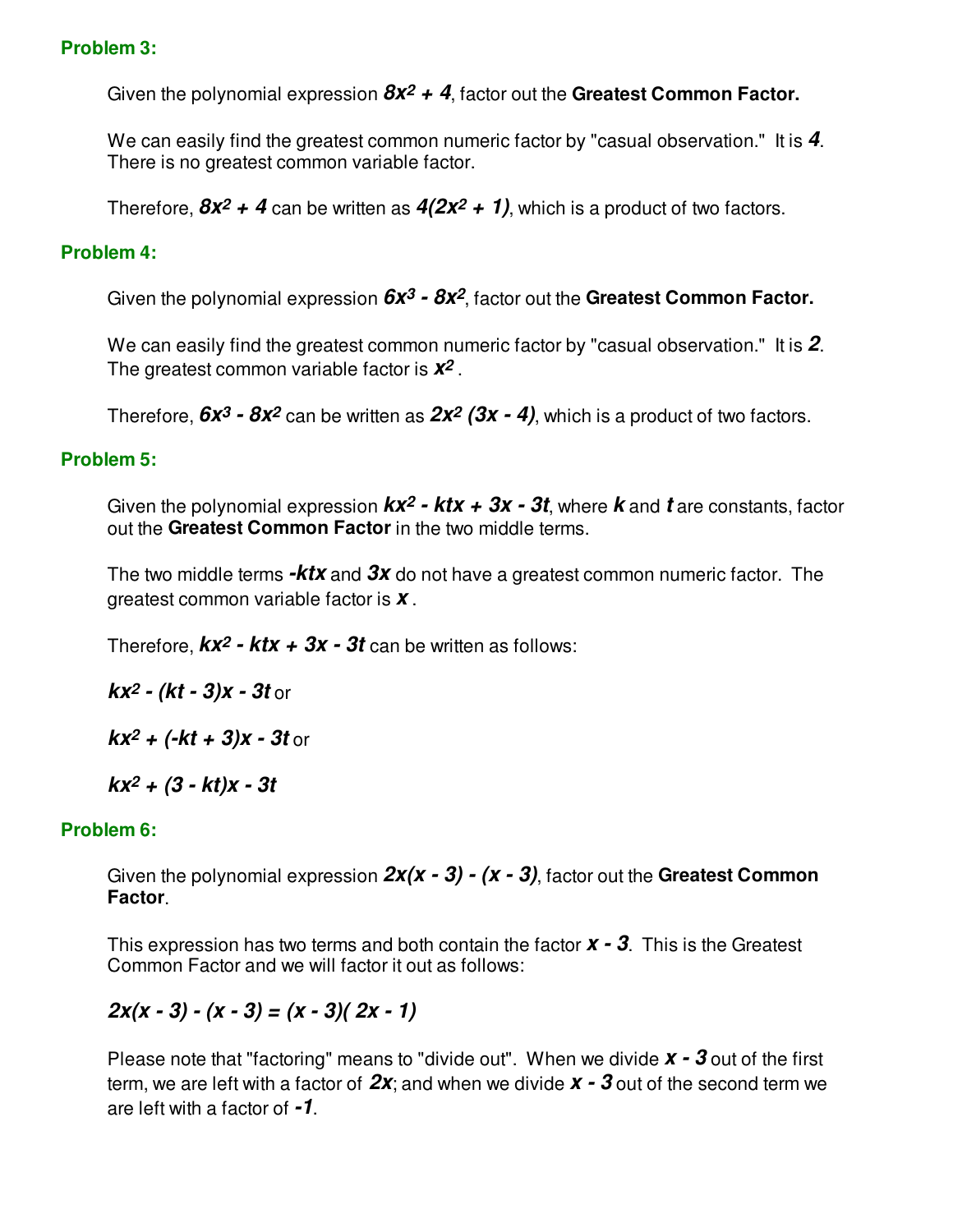### **Problem 7:**

Given the polynomial expression  $25q^2(m + 1)^2 - 15q(m + 1)^2 + 5(m + 1)^2$ , factor out the **Greatest Common Factor**.

This expression has three terms and all contain the factor **5(m + 1)2**. This is the Greatest Common Factor and we will factor it out as follows.:

**5(m + 1)2 (5q2 - 3q + 1)** 

Please note that "factoring" means to "divide out". When we divide  $5(m + 1)^2$  out of the first term, we are left with a factor of  $5q^2$ ; when we divide  $5(m + 1)^2$  out of the second term we are left with a factor of **-3q**; and when we divide out of the third term we are left with a factor of **1**.

### **Problem 8:**

Given the polynomial expression **15x2(r + 3)3 - 33x2(r + 3)2**, factor out the **Greatest Common Factor**.

This expression has three terms and all contain the factor  $3x^2(r + 3)^2$ . This is the Greatest Common Factor and we will factor it out as follows.:

**3x2(r + 3)2 [5(r + 3) - 11] = 3x2(r + 3)2(5r + 15 - 11)**

 $= 3x^2(r + 3)^2(5r + 4)$ 

Please note that "factoring" means to "divide out". When we divide  $3x^2(r + 3)^2$  out of the first term, we are left with a factor of  $5(r + 3)$ ; and when we divide  $3x^2(r + 3)^2$  out of the second term we are left with a factor of **11**. In this case, we were even able to combine like terms in the final product! This type of factoring is often necessary in a calculus course!

## **B. Factoring relative to the integers using the Grouping Method.**

- Collect the terms in an expression into two groups.
- Factor out the greatest common factor from each group. You should end up with an identical multinomial factor in each term. If not, regroup, then factor out the greatest common factor again. If you still don't end up with an identical multinomial factor in each term, the expression is NOT factorable by grouping.
- Factor out the identical multinomial factor from each term.

## **Problem 9:**

Try to factor the polynomial expression  $x^3 - 4x^2 + 2x - 8$  relative to the integers using the **Grouping Method**.

Let's form two groups as follows: **(x3 - 4x2)+ (2x - 8)** 

Please note that these were the most convenient groups. It just so happens that when we factor common factors out of both, we have an identical binomial factor in each term!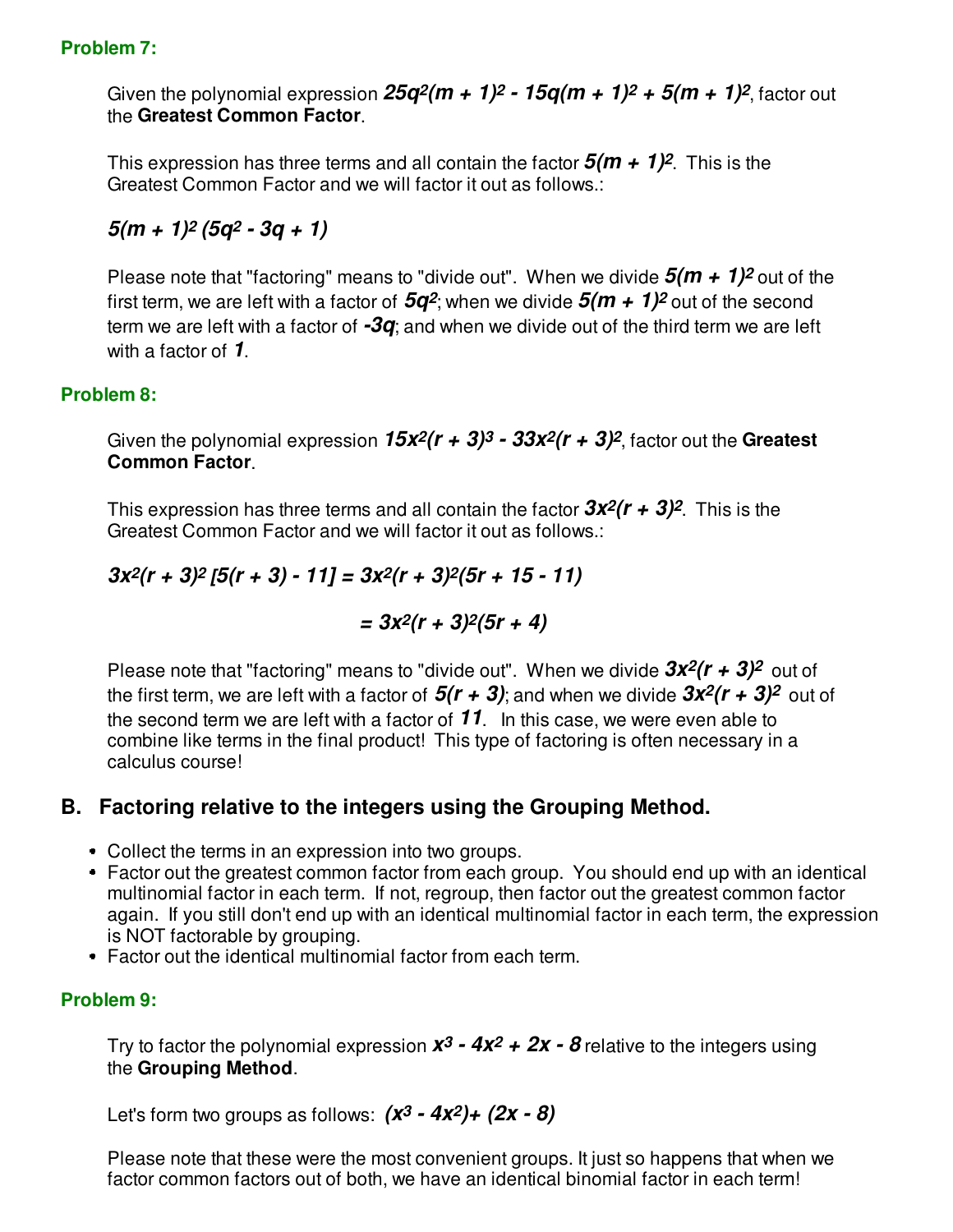## **x2(x - 4)+ 2(x - 4) Note that we now have an identical binomial factor in each term!**

Lastly, we will factor out the identical binomial factor **(x - 4)** as follows:

# $(x - 4)(x<sup>2</sup> + 2)$

Therefore,  $x^3 - 4x^2 + 2x - 8$  can be written as  $(x - 4)(x^2 + 2)$ , which is a product of two factors. Both are binomials.

Let's use **FOIL** to check the factoring process!

NOTE: **FOIL** stands for First, Outer, Inner, **L**ast and refers to how the terms in two binomials are multiplied out. **FOIL** is a shortcut for the Distributive Property!



First:  $x \cdot x^2 = x^3$  Outer:  $x \cdot 2 = 2x$ 

 $Inner: -4 \cdot x^2 = -4x^2$   $Last: -4 \cdot 2 = -8$ 

Using **FOIL**, we can indeed see that  $(x - 4)(x^2 + 2) = x^3 - 4x^2 + 2x - 8$ .

### **Problem 10:**

Try to factor the polynomial expression  $3x^3 + 2x^2 - 6x + 2$  relative to the integers using the **Grouping Method**.

Let's form two groups as follows:

### **(3x3 + 2x2 ) - (6x - 2) Please note that the sign between 6x and 2 changed. This is due to factoring out a minus!**

Now we'll factor out the greatest common factor from each group.

# **x2(3x + 2) - 2(3x - 1)**

Note that we did not get two identical factors in each term. Before we give up, let's try a different set of groups.

By rewriting  $3x^3 + 2x^2 - 6x + 2$  to  $3x^3 - 6x + 2x^2 + 2$  we can group as follows:

$$
(3x^3 - 6x) + (2x^2 + 2)
$$

Again we factor out the greatest common factor from each group.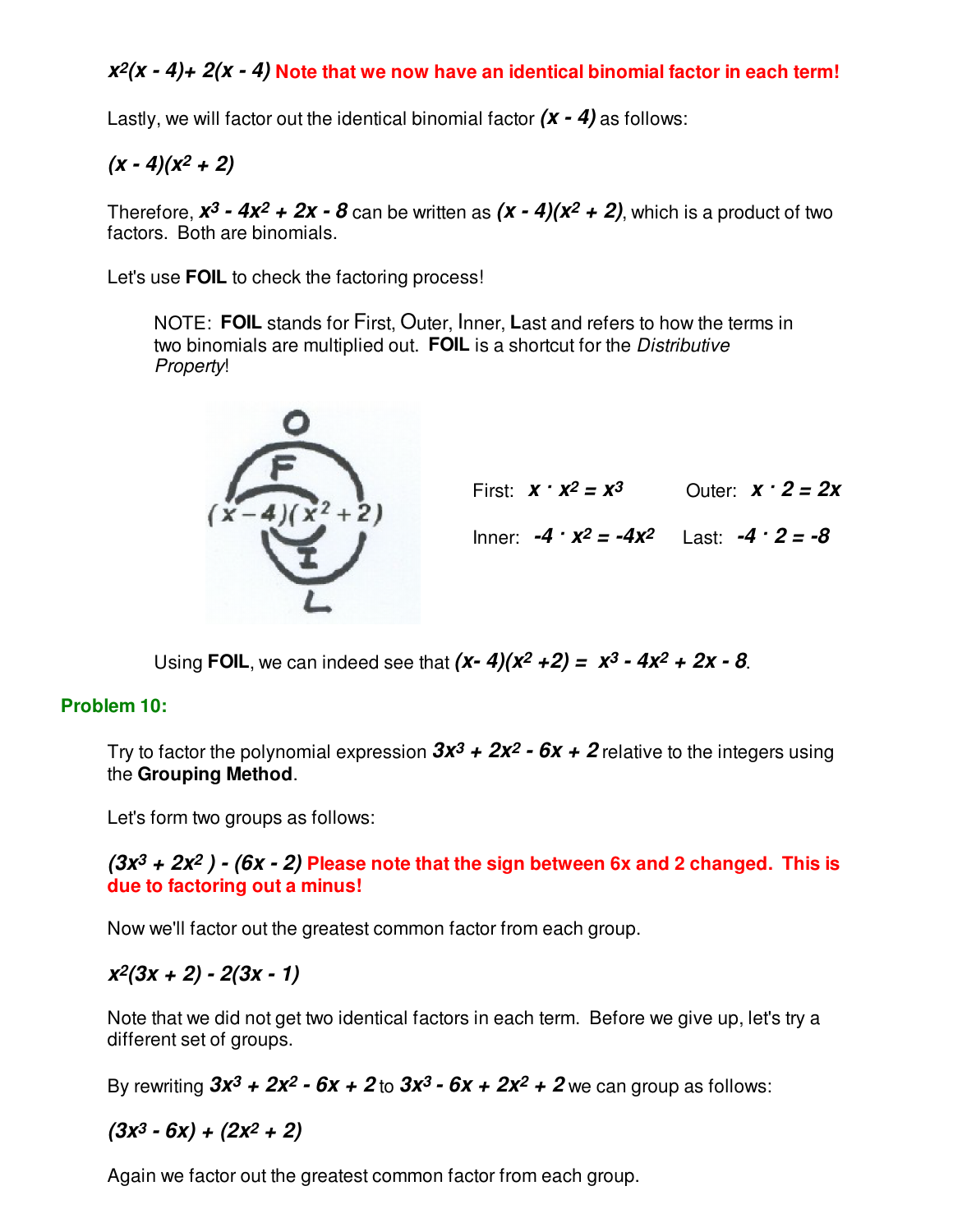# $3x(x^2 - 2) + 2(x^2 + 1)$

Since we did not get two identical factors in each term again, we concede that we cannot use the Grouping Method to factor this polynomial relative to the integers. Please be aware that not all polynomial expressions are factorable, although, in this case we have not tried more advanced method beyond the scope of this lecture!

# **C.** Factoring the trinomial  $ax^2 + bx + c$  relative to the integers. Assume  $a = 1$ .

- Using "educated guessing", find two integers whose product equals **c** and whose sum equals **b**. These integers are always factors of **c**. If this is not possible, the trinomial cannot be factored relative to the integers.
- Form a product using two binomials containing the variable **x** and each of the integers found.

# **Problem 11:**

Try to factor the trinomial  $x^2 - 5x + 6$  relative to the integers.

Given the general trinomial  $ax^2 + bx + c$ , we find that  $b = -5$  and  $c = 6$ .

YES, actually using some educated guessing, we need to find two integers whose **product** equals **6** and whose **sum** equals **-5**. However, the guessing is simplified because the integers MUST be factors of **c**. In this case of **6**.

Let's write down the factors of **6**:

$$
-6, -3, -2, -1, 1, 2, 3, 6
$$

It seems that the two integers we need are  $-2$  and  $-3$  since  $-2(-3) = 6$  and  $-2 + (-3) = -5$ .

Therefore,  $x^2 - 5x + 6$  factored relative to the integers becomes the product

**(x - 2)(x - 3)**. As a beginner you might want to use **FOIL** to convince yourself that you have indeed found the correct factors.

## **Problem 12:**

Try to factor the trinomial  $x^2$  +  $5x$  +  $6$  relative to the integers.

Given the general trinomial  $ax^2 + bx + c$ , we find that  $b = 5$  and  $c = 6$ .

Again, using some educated guessing, we need to find two integers whose **product** equals **6** and whose **sum** equals **5**.

Let's write down the factors of **6**:

**-6, -3, -2, -1, 1, 2, 3, 6**

The two integers we need this time are  $2$  and  $3$  since  $2(3) = 6$  and  $2 + 3 = 5$ .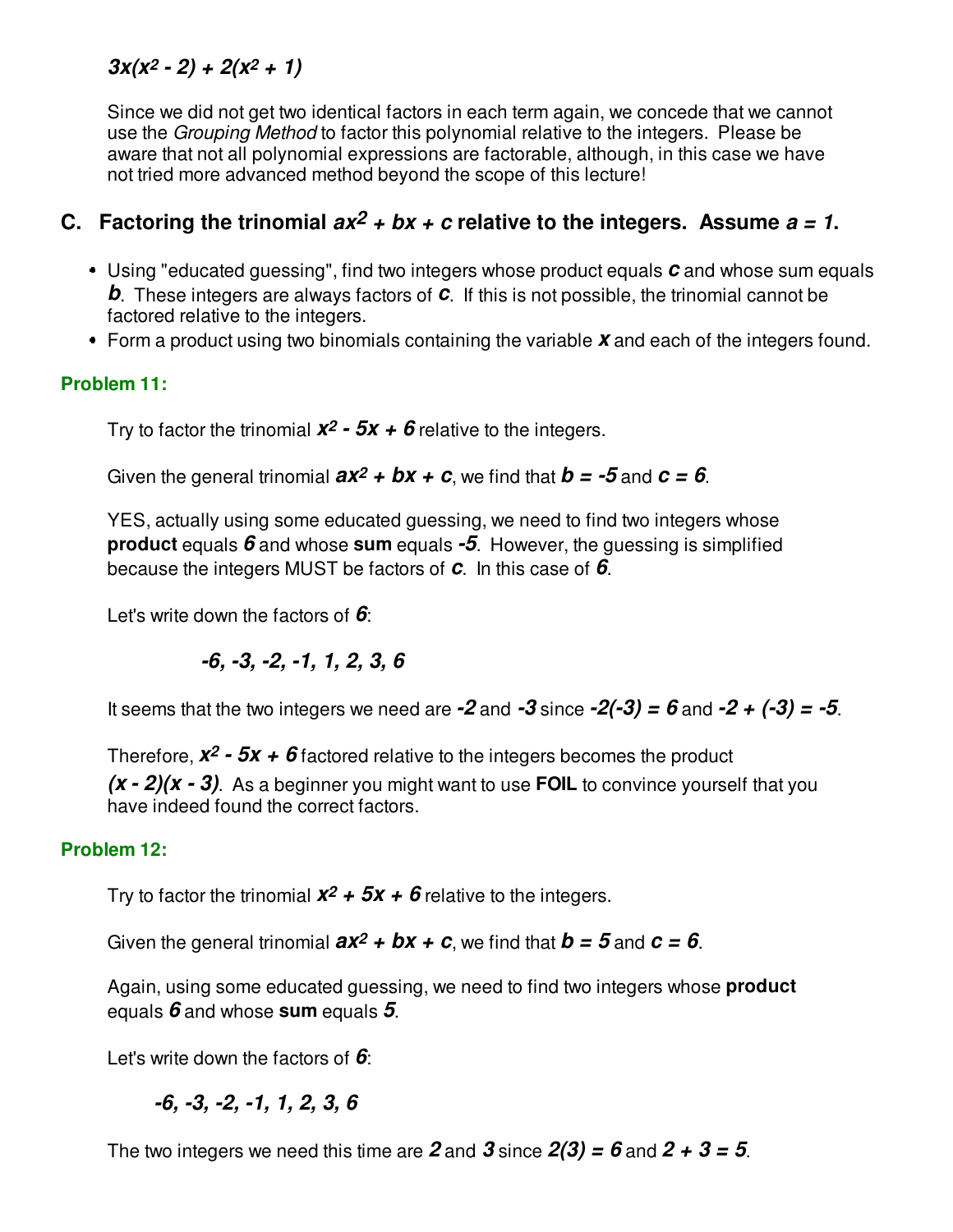Therefore,  $x^2$  +  $5x$  +  $6$  factored relative to the integers becomes the product

**(x + 2)(x + 3)**. As a beginner you might want to use **FOIL** to convince yourself that you have indeed found the correct factors.

## **Problem 13:**

Try to factor the trinomial **x2 - 5x - 6** relative to the integers.

Given the general trinomial  $ax^2 + bx + c$ , we find that  $b = -5$  and  $c = -6$ .

Let's write down the factors of **-6**:

**-6, -3, -2, -1, 1, 2, 3, 6**

Remember, we need to find two integers whose **product** equals **-6** and whose **sum** equals **-5**.

The two integers we need are  $-6$  and  $1$  since  $-6(1) = -6$  and  $-6 + 3 = -5$ .

Therefore,  $x^2 - 5x - 6$  factored relative to the integers becomes the product  $(x - 6)(x + 1)$ . As a beginner you might want to use **FOIL** to convince yourself that you have indeed found the correct factors.

## **Problem 14:**

Try to factor the trinomial  $x^2$  +  $5x$  -  $6$  relative to the integers.

Given the general trinomial  $ax^2 + bx + c$ , we find that  $b = 5$  and  $c = -6$ .

Let's write down the factors of **-6**:

**-6, -3, -2, -1, 1, 2, 3, 6**

We need to find two integers whose **product** equals **-6** and whose **sum** equals **5**.

The two integers we need are  $\boldsymbol{6}$  and  $\boldsymbol{-1}$  since  $\boldsymbol{6}(-1) = -\boldsymbol{6}$  and  $\boldsymbol{6} + (-1) = 5$ .

Therefore,  $x^2$  +  $5x$  -  $6$  factored relative to the integers becomes the product

**(x + 6)(x - 1)**. As a beginner you might want to use **FOIL** to convince yourself that you have indeed found the correct factors.

## **Problem 15:**

Try to factor the trinomial  $x^2$  -  $10x + 25$  relative to the integers.

Given the general trinomial  $ax^2 + bx + c$ , we find that  $b = -10$  and  $c = 25$ .

Let's write down the factors of **25**: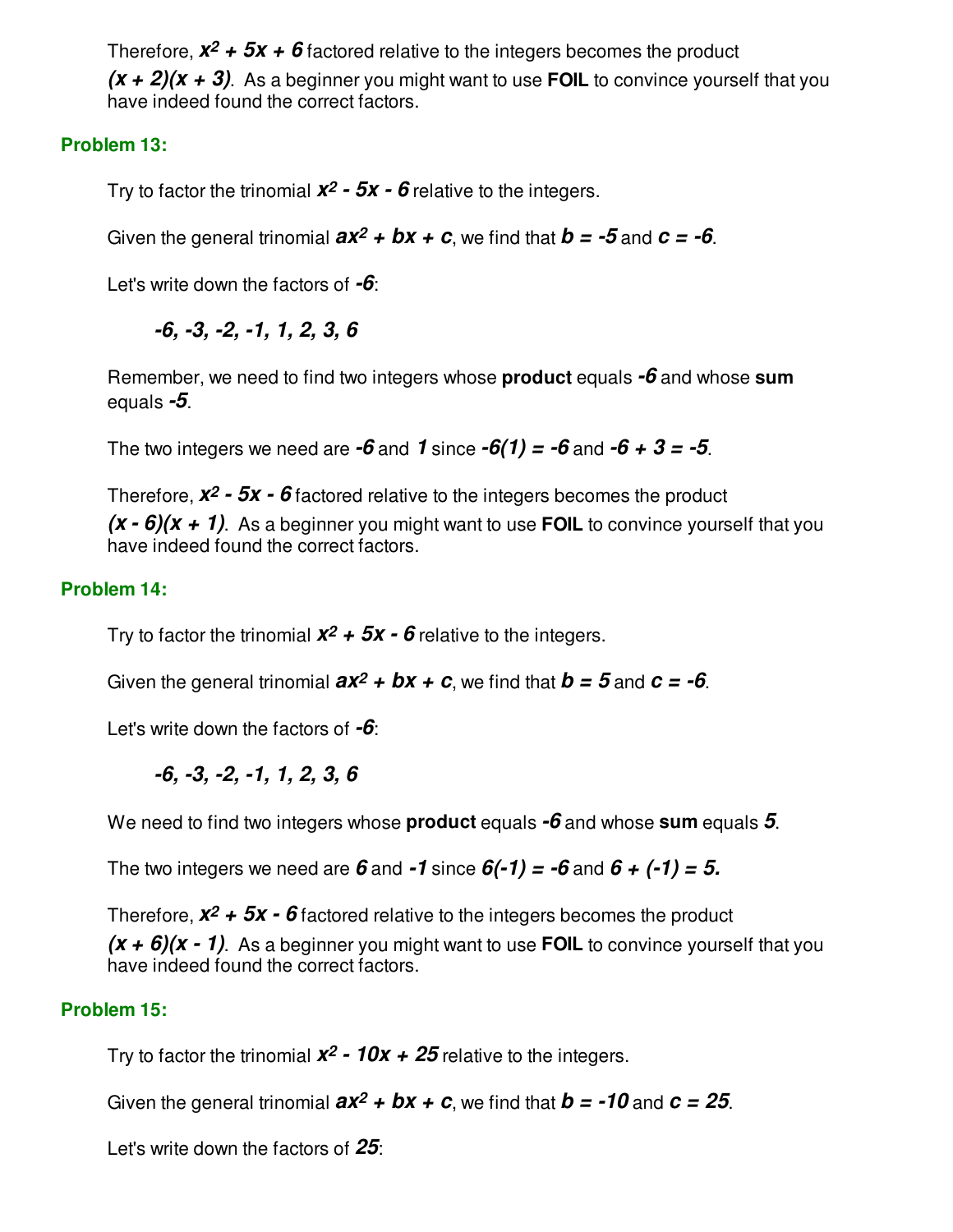### **-25, -5, -1, 1, 5, 25**

We need to find two integers whose **product** equals **25** and whose **sum** equals **-10**.

The two integers we need are  $-5$  and  $-5$  since  $-5(-5) = 25$  and  $-5 + (-5) = -10$ .

Therefore,  $x^2$  -  $10x + 25$  factored relative to the integers becomes the product  $(x - 5)(x - 5) = (x - 5)^2$  This is called a *Perfect Square Trinomial*.

#### **Problem 16:**

Try to factor the trinomial  $x^2$  +  $6x$  +  $9$  relative to the integers.

Given the general trinomial  $ax^2 + bx + c$ , we find that  $b = 6$  and  $c = 9$ .

Let's write down the factors of **9**:

**-9, -3, -1, 1, 3, 9**

We need to find two integers whose **product** equals **9** and whose **sum** equals **6**.

The two integers we need are  $3$  and  $3$  since  $3(3) = 9$  and  $3 + 3 = 6$ .

Therefore,  $x^2$  +  $6x$  +  $9$  factored relative to the integers becomes the product  $(x + 3)(x + 3) = (x + 3)^2$  This is also called a Perfect Square Trinomial.

#### **Problem 17:**

Try to factor the trinomial  $x^2 + 2x + 4$  relative to the integers.

Given the general trinomial  $ax^2 + bx + c$ , we find that  $b = 2$  and  $c = 4$ .

Let's write down the factors of **4**:

**-4, -2, -1, 1, 2, 4**

We need to find two integers whose **product** equals **4** and whose **sum** equals **2**.

This trinomial cannot be factored relative to the integers:

Using 2 and 2 we get  $2(2) = 4$ , but  $2 + 2 = 2$ .

Using  $-2$  and  $-2$  we get  $-2(-2) = 4$ , but  $-2 + (-2) = 2$ .

Using **4** and **1** we get  $4(1) = 4$ , but  $4 + 1 = 2$ .

Using  $-4$  and  $-1$  we get  $-4(-1) = 4$ , but  $-4 + (-1) = 2$ .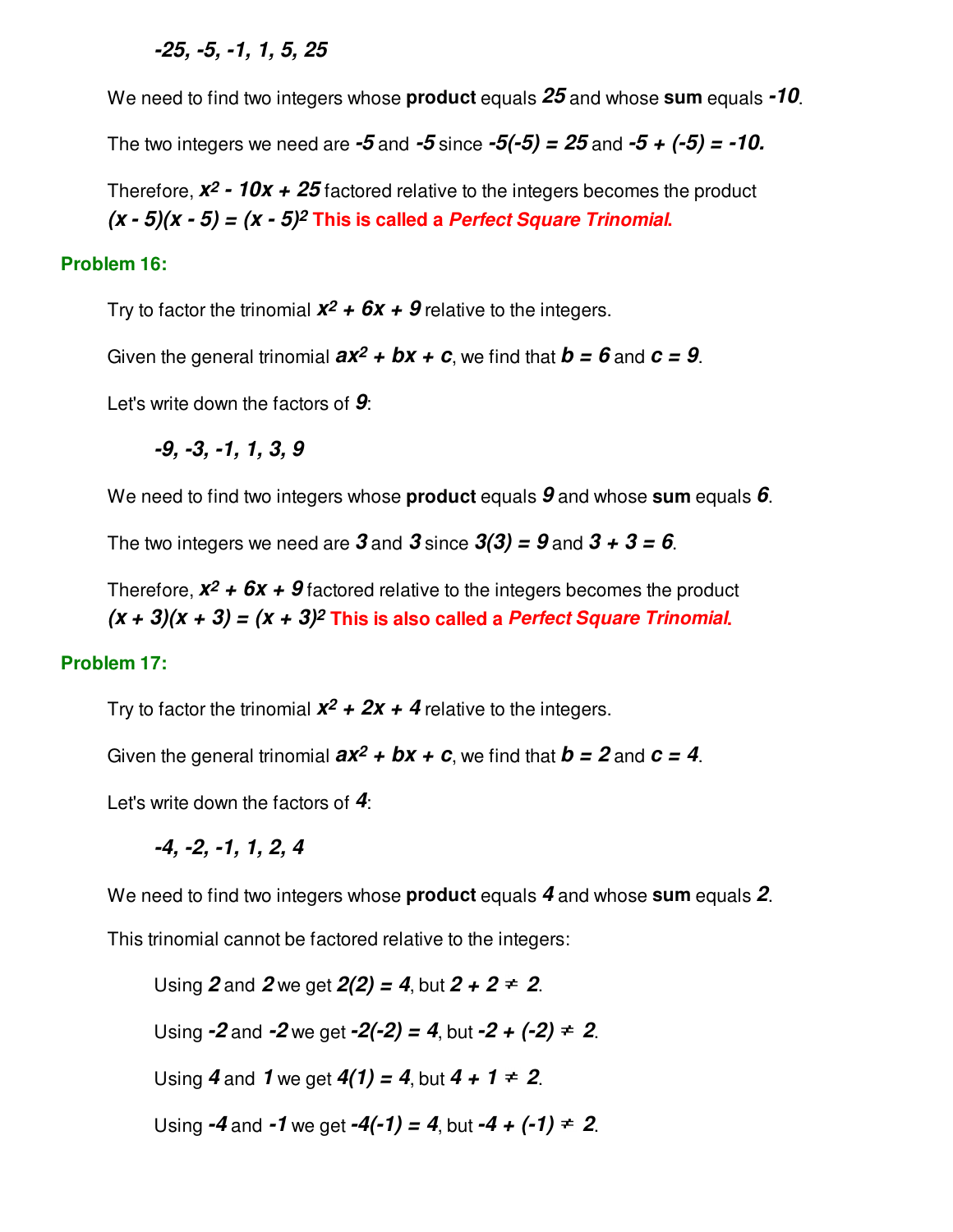# **D.** Factoring the Trinomial  $ax^2 + bx + c$  relative to the Integers. Assume  $a \ne 1$ .

- Find two integers whose product equals **ac** and whose sum equals **b**. These integers are always factors of **ac**. If this is not possible, the trinomial cannot be factored relative to the integers.
- **•** Replace the middle term  $bx$  in  $ax^2 + bx + c$  with the sum of the integers.
- Use the factoring by grouping method to find a product of two binomials.

### **Problem 18:**

Try to factor the trinomial  $2x^2 + 7x + 6$  relative to the integers.

Given the general trinomial  $ax^2 + bx + c$ , we find that  $a = 2$ ,  $b = 7$  and  $c = 6$ .

We need to find two integers whose **product** equals **2(6) = 12** and whose **sum** equals **7**. However, the guessing is simplified because the integers MUST be factors of **ac**. In this case of **12**.

Let's write down the factors of **12**:

$$
-12, -6, -4, -3, -2, -1, 1, 2, 3, 4, 6, 12
$$

It seems that the two integers we need are  $3$  and  $4$  since  $3(4) = 12$  and  $3 + 4 = 7$ .

Now we write  $2x^2 + 7x + 6$  as follows:

## $2x^2 + 3x + 4x + 6$

Next, we'll use the factoring by grouping method to get  $(2x^2 + 3x) + (4x + 6)$ .

Then, we factor the common factor out of both groups as follows:

**x(2x + 3) + 2(2x + 3)**

Lastly, we will factor out the identical binomial factor to get  $(2x + 3)(x + 2)$ .

Therefore,  $2x^2 + 7x + 6$  factored relative to the integers becomes the product **(2x + 3)(x + 2)**. As a beginner you might want to use **FOIL** to convince yourself that you have indeed found the correct factors.

#### **Problem 19:**

Try to factor the trinomial  $6x^2 + x - 2$  relative to the integers.

Given the general trinomial  $ax^2 + bx + c$ , we find that  $a = 6$ ,  $b = 1$  and  $c = -2$ .

We need to find two integers whose **product** equals  $6(-2) = -12$  and whose **sum** equals **1**.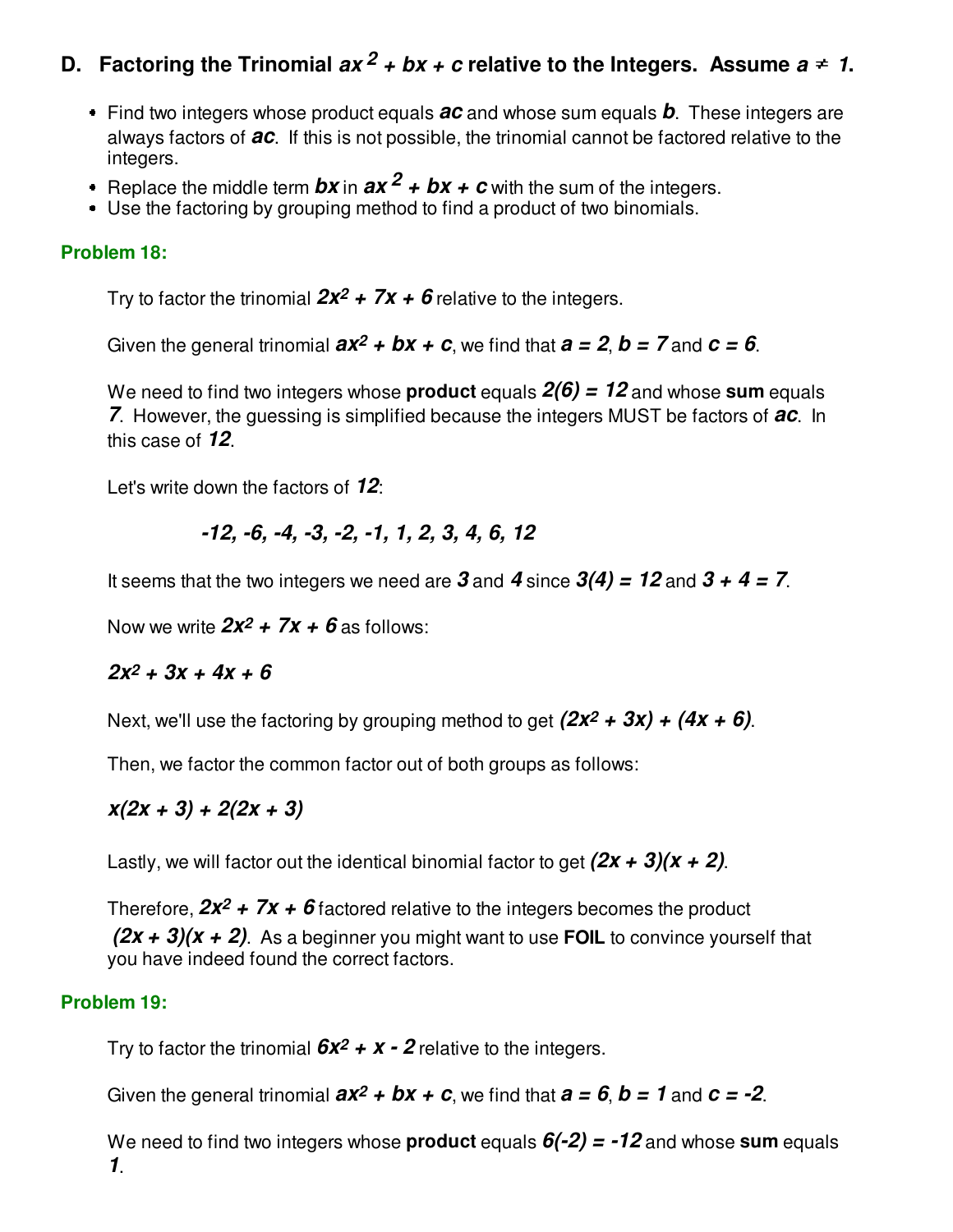However, the guessing is simplified because the integers MUST be factors of **ac**. In this case of **12**.

Let's write down the factors of **-12**:

$$
-12, -6, -4, -3, -2, -1, 1, 2, 3, 4, 6, 12
$$

It seems that the two integers we need are  $-3$  and  $4$  since  $-3(4) = -12$  and  $-3 + 4 = 1$ .

Now we write  $6x^2 + x - 2$  as follows:

## **6x2 - 3x + 4x - 2**

Next, we'll use the factoring by grouping method to get **(6x2 - 3x) + (4x - 2)**.

Then, we factor the common factor out of both groups as follows:

$$
3x(2x - 1) + 2(2x - 1)
$$

Lastly, we will factor out the identical binomial factor to get **(2x - 1)(3x + 2)**.

Therefore,  $6x^2 + x - 2$  factored relative to the integers becomes the product **(2x - 1)(3x + 2)**. As a beginner you might want to use **FOIL** to convince yourself that you have indeed found the correct factors.

# **E. Factoring "special" polynomials relative to the Integers.**

• Difference of Squares:  $x^2 - a^2 = (x - a)(x + a)$  $x^3 - a^3 = (x - a)(x^2 + ax + a^2)$ Difference of Cubes:  $x^3 + a^3 = (x + a)(x^2 - ax + a^2)$ Sum of Cubes:

**Please note that a Sums of Squares cannot be factored relative to the integers. The factors of Sums of Squares are imaginary! This will be discussed at a later time!**

### **Problem 20:**

Factor the following "special" polynomials relative to the integers.

 $(x)$  *x***<sup>2</sup> - 9** 

Using the Difference of Squares formula with **a = 3**, we can factor as follows:

 $(x - 3)(x + 3)$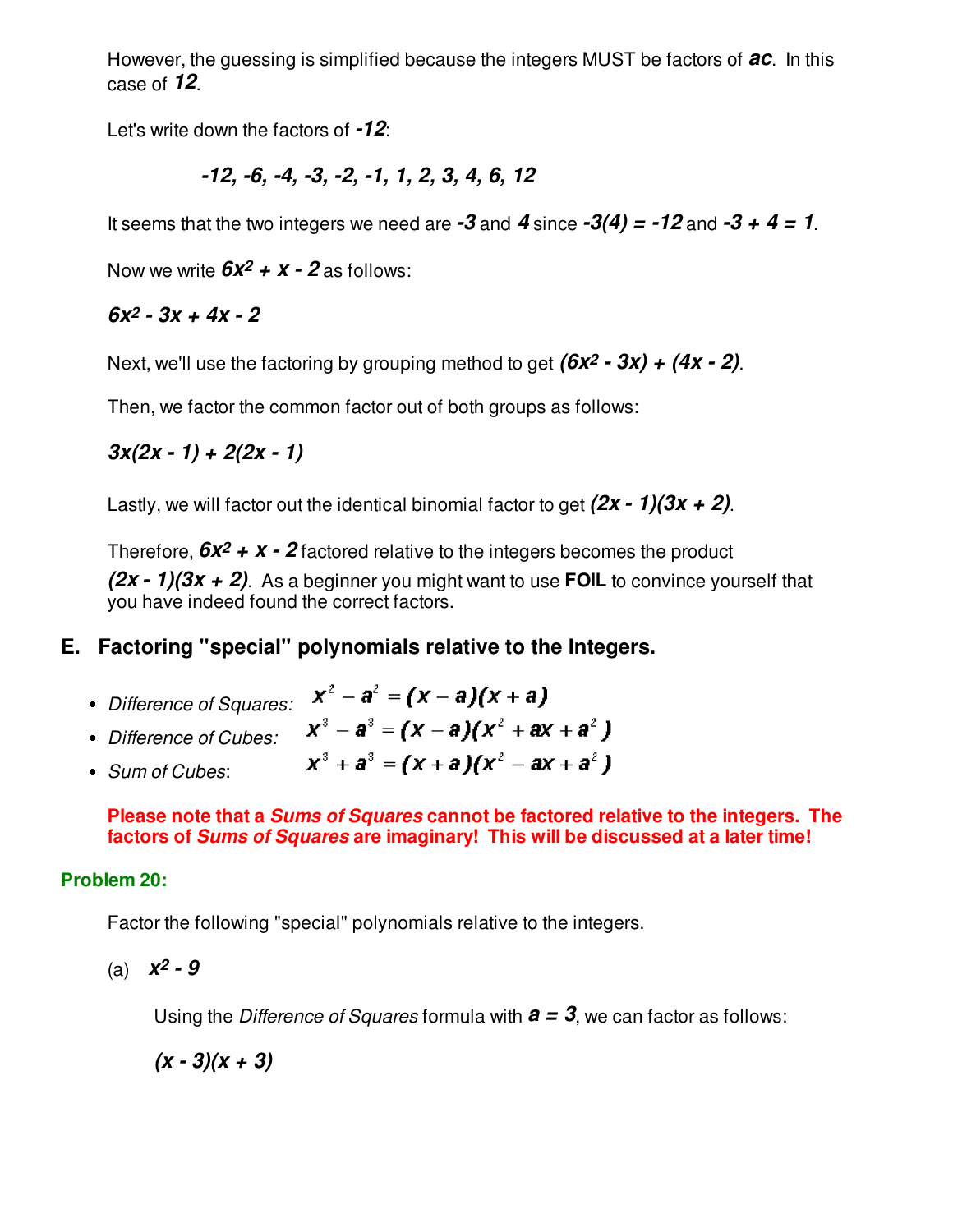(b) **k2 - m2**

Using the Difference of Squares formula with **a = m**, we can factor as follows:

**(k - m)(k + m)**

(c) **x3 - 8**

Using the Difference of Cubes formula with **a = 2**, we can factor as follows:

 $(x - 2)(x^2 + 2x + 4)$ 

(d) **x3 + 125**

Using the *Sum of Cubes* formula  $a = 5$ , we can factor as follows:

**(x + 5)(x2 - 5x + 25)**

# **E. Factoring polynomials that are "quadratic" in form relative to the integers.**

## **Problem 21:**

Factor  $x^4 - 8x^2 - 9$  relative to the integers.

Sometimes, you can encounter polynomial expressions that are "quadratic" in form. That is, one exponent is exactly twice as large as the other exponent!

We can rewrite the first variable as follows using the Laws of Exponents:

$$
(x^2)^2-8x^2-9
$$

Please note that we could now say the following:

Let  $x^2 = a$  and we can rewrite the given polynomial expressions as  $a^2 - 8a - 9$ 

We know that we can factor 
$$
\mathbf{a}^2 - \mathbf{8a} - \mathbf{9}
$$
 into  $(\mathbf{a} - \mathbf{9})(\mathbf{a} + \mathbf{1})$ .

Therefore, we can factor the original expression as follows:

$$
(x^2-9)(x^2+1)
$$

We further recognize that the factor  $x^2 - 9$  is a Difference of Squares, which can be factored into  $(\overline{X} - 3)(\overline{X} + 3)$